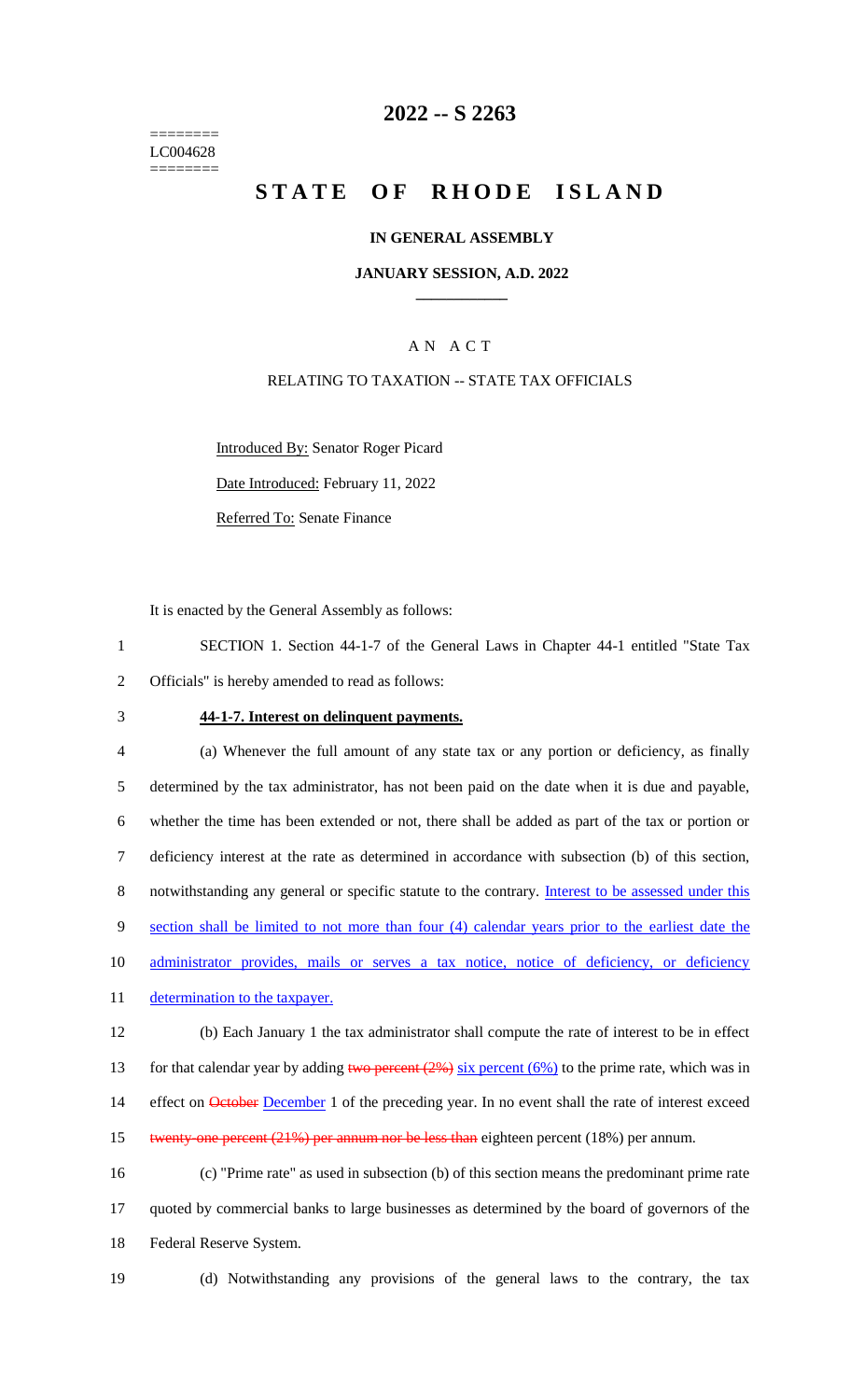- 1 administrator shall waive interest and penalty on the taxable portion of each Paycheck Protection
- 2 Program loan taxed pursuant to  $\S § 44-11-11(a)(1)(iv)$ , 44-14-11, and 44-30-12(b)(8) and forgiven
- 3 during tax year 2020 provided that the tax on that portion is paid in full on or before March 31,
- 4 2022. The tax administrator shall make available suitable forms with instructions for making tax
- 5 payments on the taxable portion of such forgiven Paycheck Protection Program loans.
- 6 SECTION 2. This act shall take effect upon passage.

#### ======== LC004628

========